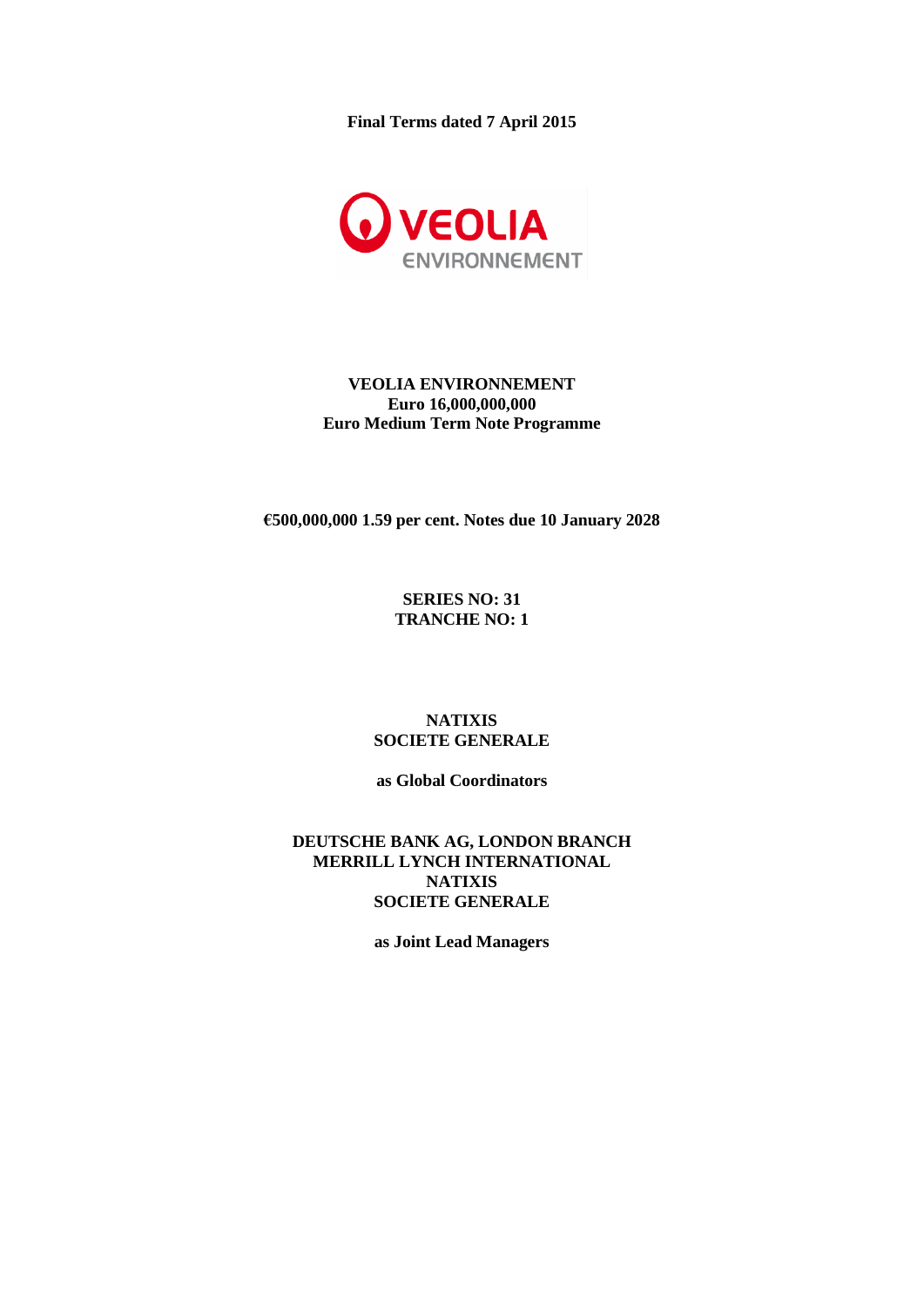#### **PART A CONTRACTUAL TERMS**

Terms used herein shall be deemed to be defined as such for the purposes of the Conditions set forth in the Base Prospectus dated 3 July 2014 which received visa n°14-354 from the *Autorité des marchés financiers* ("**AMF**") in France on 3 July 2014 and the supplements to the Base Prospectus respectively dated 16 January 2015 and 20 March 2015 which respectively received visa n°15-023 from the AMF on 16 January 2015 and visa n°15-100 from the AMF on 20 March 2015, which together constitute a prospectus for the purposes of Directive 2003/71/EC, as amended by Directive 2010/73/EC (the "**Prospectus Directive**"). This document constitutes the Final Terms of the Notes described herein for the purposes of article 5.4 of the Prospectus Directive and must be read in conjunction with such Base Prospectus as so supplemented. Full information on the Issuer and the offer of the Notes is only available on the basis of the combination of these Final Terms and the Base Prospectus. However, a summary of the issue of the Notes is annexed to these Final Terms. The Base Prospectus and the supplements to the Base Prospectus are available for viewing at the office of the Fiscal Agent or each of the Paying Agents and on the websites of (a) the AMF (www.amf-france.org) and (b) Veolia Environnement ("the **Issuer**") [\(www.finance.veolia.com\)](http://www.veolia.com/) and copies may be obtained from Veolia Environnement, 36-38 avenue Kléber, 75116 Paris.

| 1.  | (i)                                             | Issuer:                                        | Veolia Environnement                                                                                  |
|-----|-------------------------------------------------|------------------------------------------------|-------------------------------------------------------------------------------------------------------|
| 2.  | (i)                                             | Series Number:                                 | 31                                                                                                    |
|     | (ii)                                            | Tranche Number:                                | $\mathbf{1}$                                                                                          |
| 3.  | Specified Currency or Currencies:               |                                                | Euro $(\epsilon)$                                                                                     |
| 4.  |                                                 | <b>Aggregate Nominal Amount:</b>               |                                                                                                       |
|     | (i)                                             | Series:                                        | €500,000,000                                                                                          |
|     | (ii)                                            | Tranche:                                       | €500,000,000                                                                                          |
| 5.  | (i)                                             | <b>Issue Price:</b>                            | 100 per cent. of the Aggregate Nominal Amount                                                         |
| 6.  | Specified Denomination(s):                      |                                                | €100,000                                                                                              |
| 7.  | (i)                                             | <b>Issue Date:</b>                             | 9 April 2015                                                                                          |
|     | (ii)                                            | <b>Interest Commencement Date:</b>             | 9 April 2015                                                                                          |
| 8.  | <b>Maturity Date:</b>                           |                                                | 10 January 2028                                                                                       |
| 9.  | <b>Interest Basis:</b>                          |                                                | 1.59 per cent. Fixed Rate                                                                             |
|     |                                                 |                                                | (further particulars specified below)                                                                 |
| 10. | Redemption/Payment Basis:                       |                                                | Redemption at par                                                                                     |
| 11. | Change of Interest or Redemption/Payment Basis: |                                                | Not Applicable                                                                                        |
| 12. | Put/Call Option:                                |                                                | Call<br>Make Whole Redemption<br>(further particulars specified below)                                |
| 13. | (i)                                             | Status of the Notes:                           | <b>Unsubordinated Notes</b>                                                                           |
|     | (ii)                                            | authorisations<br>of corporate<br>for<br>Dates | Decisions of the Conseil d'administration of Veolia<br>Environnement dated 24 April 2014 and 10 March |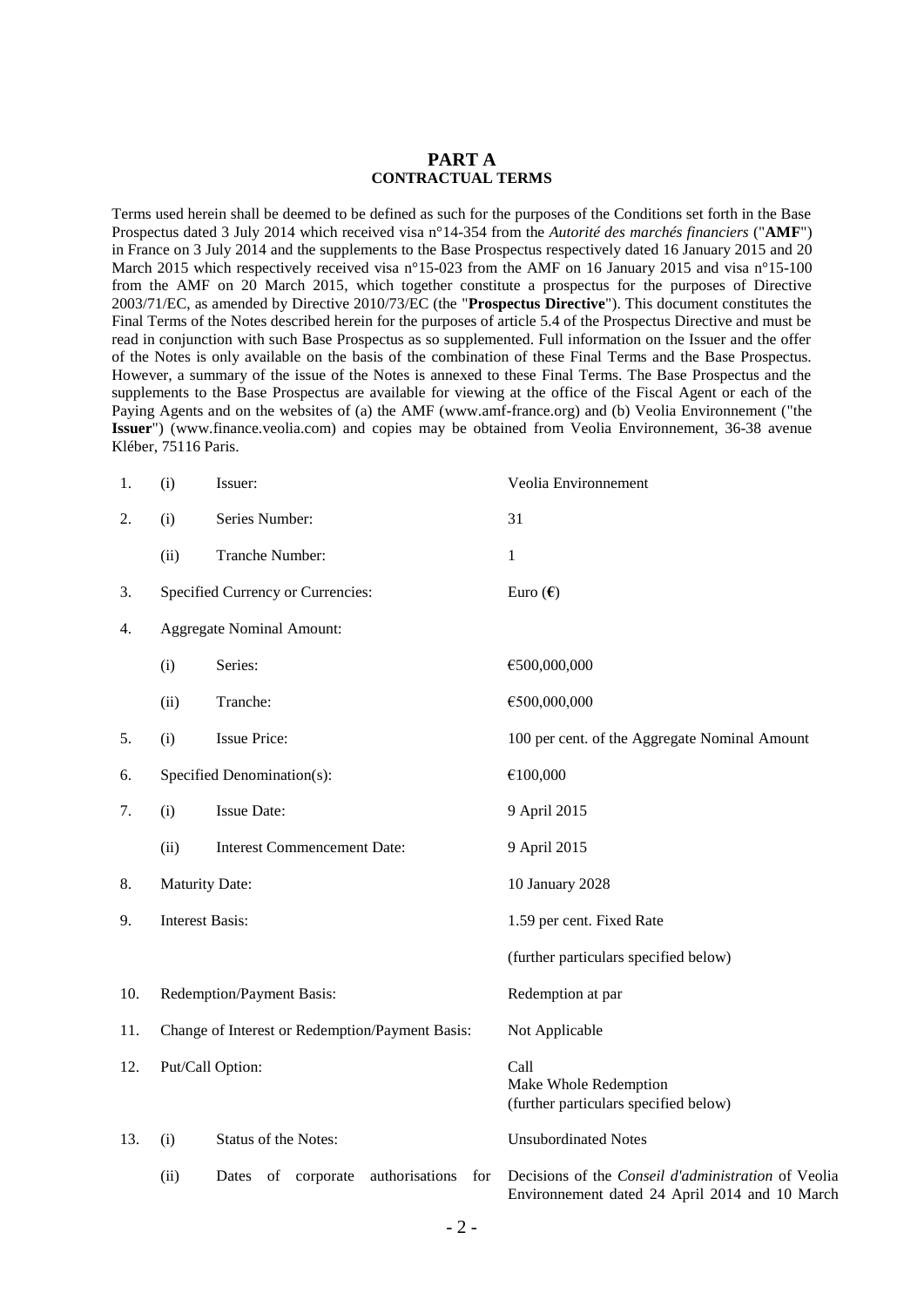# **PROVISIONS RELATING TO INTEREST (IF ANY) PAYABLE**

| 14.                      | <b>Fixed Rate Note Provisions</b>                                              |                                                                                       | Applicable                                                                                                                                                                                                                                            |  |
|--------------------------|--------------------------------------------------------------------------------|---------------------------------------------------------------------------------------|-------------------------------------------------------------------------------------------------------------------------------------------------------------------------------------------------------------------------------------------------------|--|
| Rate of Interest:<br>(i) |                                                                                |                                                                                       | 1.59 per cent. per annum payable annually in arrear                                                                                                                                                                                                   |  |
|                          | (ii)                                                                           | Interest Payment Date(s):                                                             | 10 January in each year commencing on 10 January<br>2016. There will be a short first coupon in respect of<br>the first Interest Period from, and including, the<br>Interest Commencement Date to, but excluding, the<br>first Interest Payment Date. |  |
|                          | (iii)                                                                          | Fixed Coupon Amount:                                                                  | €1,590 per €100,000 in nominal amount, subject to<br>the Broken Amount mentioned in paragraph (iv)<br>below.                                                                                                                                          |  |
|                          | (iv)                                                                           | <b>Broken Amount:</b>                                                                 | per Note of $£100,000$<br>€1,202.30<br>Specified<br>Denomination payable on the Interest Payment Date<br>falling on 10 January 2016.                                                                                                                  |  |
|                          | (v)                                                                            | Day Count Fraction:                                                                   | Actual/Actual - ICMA                                                                                                                                                                                                                                  |  |
|                          | (vi)                                                                           | Determination Date(s):                                                                | 10 January in each year, from and including<br>10 January 2016.                                                                                                                                                                                       |  |
|                          | (vii)                                                                          | <b>Business Day Convention</b>                                                        | Not Applicable                                                                                                                                                                                                                                        |  |
|                          | (viii)                                                                         | <b>Business Centre</b>                                                                | Not Applicable                                                                                                                                                                                                                                        |  |
|                          | (ix)                                                                           | Party responsible for calculating Interest<br>Amounts (if not the Calculation Agent): | Not Applicable                                                                                                                                                                                                                                        |  |
| 15.                      |                                                                                | <b>Floating Rate Provisions</b>                                                       | Not Applicable                                                                                                                                                                                                                                        |  |
| 16.                      | Zero Coupon Note Provisions                                                    |                                                                                       | Not Applicable                                                                                                                                                                                                                                        |  |
| 17.                      | Inflation Linked Notes – Provisions relating to CPI<br>or HICP Linked Interest |                                                                                       | Not Applicable                                                                                                                                                                                                                                        |  |
| 18.                      | Call Option                                                                    |                                                                                       | Applicable                                                                                                                                                                                                                                            |  |
|                          | (i)                                                                            | <b>Optional Redemption Dates:</b>                                                     | Any day during the three month period preceding the<br>Maturity Date (i.e. from 10 October 2027).                                                                                                                                                     |  |
|                          | (ii)                                                                           | Optional Redemption Amount(s) of each<br>Note:                                        | €100,000<br><b>Note</b><br>of<br>€100,000<br>Specified<br>per<br>Denomination                                                                                                                                                                         |  |
|                          | (iii)                                                                          | If redeemable in part:                                                                |                                                                                                                                                                                                                                                       |  |
|                          |                                                                                | Minimum nominal amount to be<br>redeemed:                                             | €100,000                                                                                                                                                                                                                                              |  |
|                          |                                                                                | Maximum nominal amount to be<br>redeemed:                                             | €500,000,000                                                                                                                                                                                                                                          |  |
|                          | (iv)                                                                           | Option Exercise Date(s):                                                              | Not Applicable                                                                                                                                                                                                                                        |  |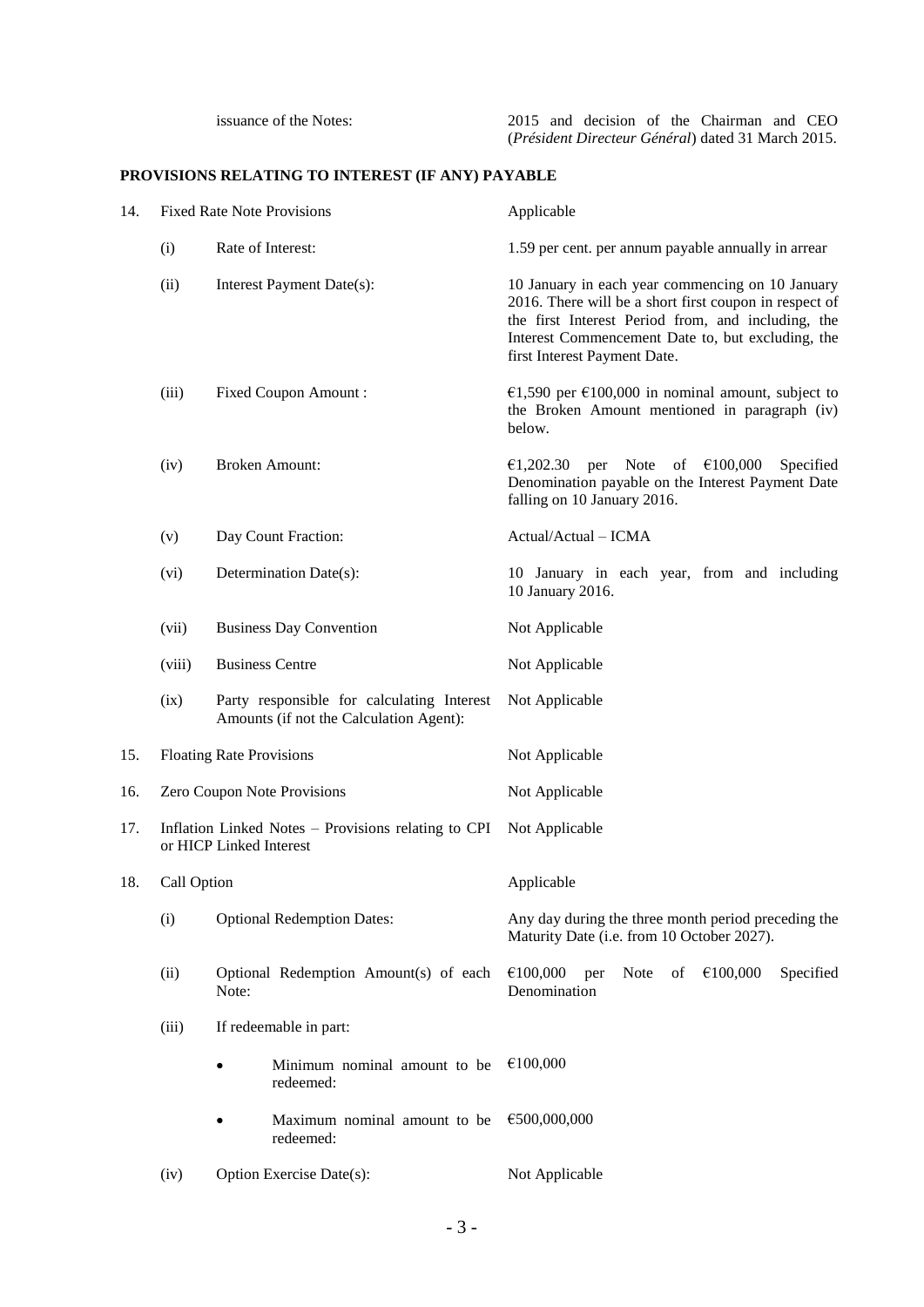|     | (v)                                     | Description of any other Issuer's option:                            | Not Applicable                                                                                                                                                                                                                                                                                                                                                                                                                                                                                                                                                                                                                                                      |
|-----|-----------------------------------------|----------------------------------------------------------------------|---------------------------------------------------------------------------------------------------------------------------------------------------------------------------------------------------------------------------------------------------------------------------------------------------------------------------------------------------------------------------------------------------------------------------------------------------------------------------------------------------------------------------------------------------------------------------------------------------------------------------------------------------------------------|
|     | (vi)                                    | Notice period (if other than as set out in the<br>Conditions):       | As per Condition 7.2.1 (Call Option)                                                                                                                                                                                                                                                                                                                                                                                                                                                                                                                                                                                                                                |
| 19. | Make-Whole Redemption (Condition 7.2.2) |                                                                      | Applicable                                                                                                                                                                                                                                                                                                                                                                                                                                                                                                                                                                                                                                                          |
|     | (i)                                     | Notice period:                                                       | As per Condition 7.2.2 (Make-whole redemption)                                                                                                                                                                                                                                                                                                                                                                                                                                                                                                                                                                                                                      |
|     | (ii)                                    | Parties to be notified (if other than set out in<br>Condition 7.2.2) | As per Condition 7.2.2 (Make-whole redemption)                                                                                                                                                                                                                                                                                                                                                                                                                                                                                                                                                                                                                      |
|     | (iii)                                   | Make Whole Redemption Margin                                         | $0.20$ per cent.                                                                                                                                                                                                                                                                                                                                                                                                                                                                                                                                                                                                                                                    |
|     | (iv)                                    | Make Whole Redemption Rate                                           | Means the average of the four (4) quotations given<br>by the Reference Banks of the mid-market annual<br>yield to maturity of the Reference Bund on the<br>fourth business day in Paris preceding the make<br>whole redemption date at 11.00 a.m. (Central<br>European time ("CET")). If the Reference Bund is<br>no longer outstanding, a Similar Security will be<br>chosen by the Calculation Agent in its reasonable<br>judgement, at 11.00 a.m. CET on the fourth business<br>day in Paris preceding the make whole redemption<br>date, quoted in writing by the Calculation Agent to<br>the Issuer and notified in accordance with Condition<br>15 (Notices). |
|     |                                         |                                                                      | The Make Whole Redemption Rate will be notified<br>by the Issuer in accordance with Condition 15<br>(Notices).                                                                                                                                                                                                                                                                                                                                                                                                                                                                                                                                                      |
|     |                                         |                                                                      | "Calculation Agent" means BNP Paribas Securities<br>Services.                                                                                                                                                                                                                                                                                                                                                                                                                                                                                                                                                                                                       |
|     |                                         |                                                                      | "Reference Bund" means the Euro 0.50 per cent.<br>Federal<br>Government<br>Bond<br>German<br>of<br>Bundesrepublik Deutschland due 15 February 2025,<br>with ISIN DE0001102374.                                                                                                                                                                                                                                                                                                                                                                                                                                                                                      |
|     |                                         |                                                                      | "Reference Banks" means the Joint Lead Managers<br>or each of the four banks (that may include any of<br>the Joint Lead Managers) selected by the Calculation<br>Agent which are primary European government<br>security dealers, and their respective successors, or<br>market makers in pricing corporate bond issues.                                                                                                                                                                                                                                                                                                                                            |
|     |                                         |                                                                      | "Similar Security" means a reference bond or<br>reference bonds issued by the German Federal<br>Government having an actual or interpolated<br>maturity comparable with the remaining term of the<br>Notes that would be used, at the time of selection<br>and in accordance with customary financial practice,<br>in pricing new issues of corporate debt securities of<br>comparable maturity to the remaining term of the<br>Notes.                                                                                                                                                                                                                              |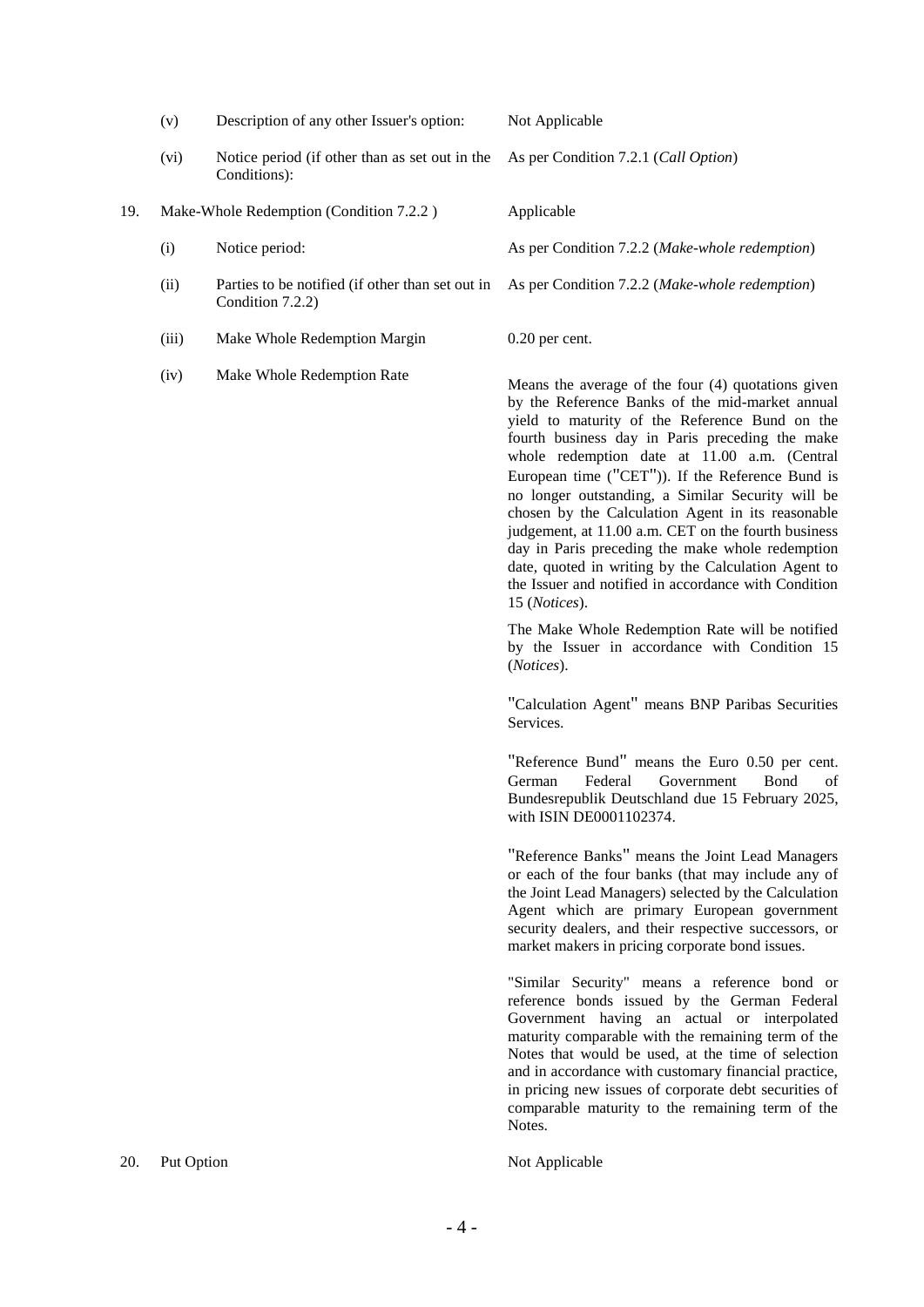| 21. |       | Final Redemption Amount of each Note                                                                             | $\epsilon$ 100,000 per Note of $\epsilon$ 100,000<br>Specified<br>Denomination |
|-----|-------|------------------------------------------------------------------------------------------------------------------|--------------------------------------------------------------------------------|
|     |       | Inflation Linked Notes – Provisions relating to the Not Applicable<br>Final Redemption Amount:                   |                                                                                |
| 22. |       | Early Redemption Amount                                                                                          |                                                                                |
|     | (i)   | Early Redemption Amount(s) of each Note<br>payable on redemption for taxation reasons<br>or an event of default: | As per the Conditions                                                          |
|     | (ii)  | Redemption for taxation reasons permitted<br>on calendar days other than Interest<br><b>Payment Dates:</b>       | Yes                                                                            |
|     | (iii) | Unmatured Coupons to become void upon<br>early redemption (Bearer Notes only):                                   | Not Applicable                                                                 |
|     |       | Inflation Linked Notes – Provisions relating to the Not Applicable<br>Early Redemption Amount:                   |                                                                                |

# **GENERAL PROVISIONS APPLICABLE TO THE NOTES**

| 23. | Form of Notes:                                                                                              |                                                                           | <b>Dematerialised Notes</b>              |
|-----|-------------------------------------------------------------------------------------------------------------|---------------------------------------------------------------------------|------------------------------------------|
|     | (i)                                                                                                         | Form of Dematerialised Notes:                                             | Dematerialised Bearer Notes (au porteur) |
|     | (ii)<br><b>Registration Agent:</b>                                                                          |                                                                           | Not Applicable                           |
|     | (iii)<br>Temporary Global Certificate:                                                                      |                                                                           | Not Applicable                           |
|     | (iv)                                                                                                        | Materialised Note Agent:                                                  | Not Applicable                           |
|     | (v)                                                                                                         | Applicable TEFRA exemption:                                               | Not Applicable                           |
| 24. | <b>Identification</b><br>information<br>of Noteholders<br>as<br>provided by Condition 2.1:                  |                                                                           | Not applicable                           |
| 25. | Financial Centre(s) relating to payment dates:                                                              |                                                                           | <b>TARGET</b>                            |
| 26. | Talons for future Coupons to be attached to<br>Definitive Notes (and dates on which such Talons<br>mature): |                                                                           | N <sub>0</sub>                           |
| 27. |                                                                                                             | Redenomination,<br>renominalisation<br>and<br>reconventioning provisions: | Not Applicable                           |
| 28. |                                                                                                             | Consolidation provisions:                                                 | Not Applicable                           |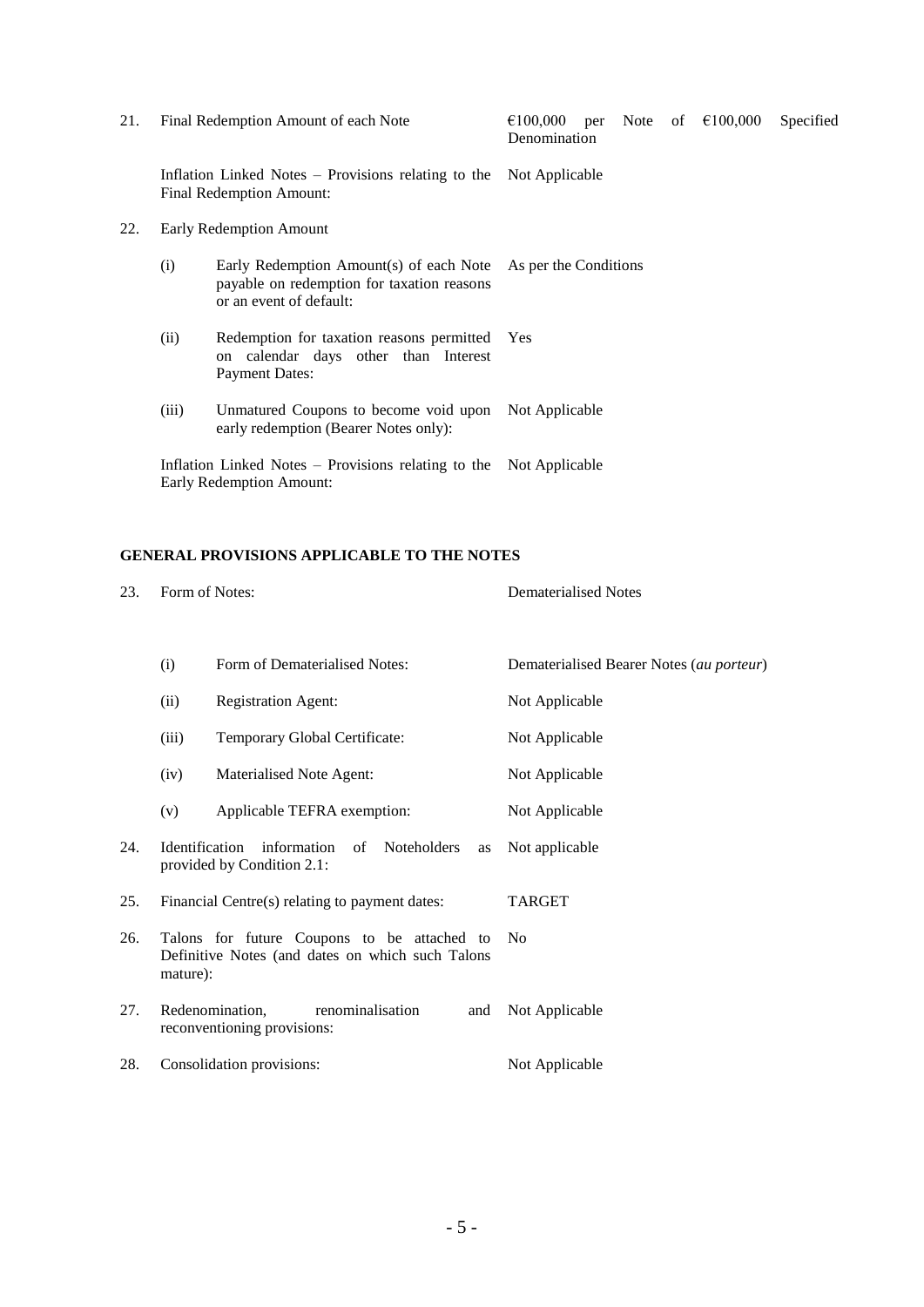29. Masse: Full Masse shall apply

Name and address of the Representative:

Philippe Dupuis BNP Paribas Securities Services 9 rue du débarcadère 93500 Pantin France

Name and address of the alternate Representative: Pierre Jond BNP Paribas Securities Services 9 rue du débarcadère 93500 Pantin France

The Representative will receive a remuneration of €600 (VAT excluded) per year.

#### **LISTING AND ADMISSION TO TRADING APPLICATION**

These Final Terms comprise the final terms required to list and have admitted to trading the issue of Notes described herein pursuant to the Euro 16,000,000,000 Euro Medium Term Note Programme of the Issuer.

## **RESPONSIBILITY**

The Issuer accepts responsibility for the information contained in these Final Terms.

Signed on behalf of Veolia Environnement:

Duly represented by: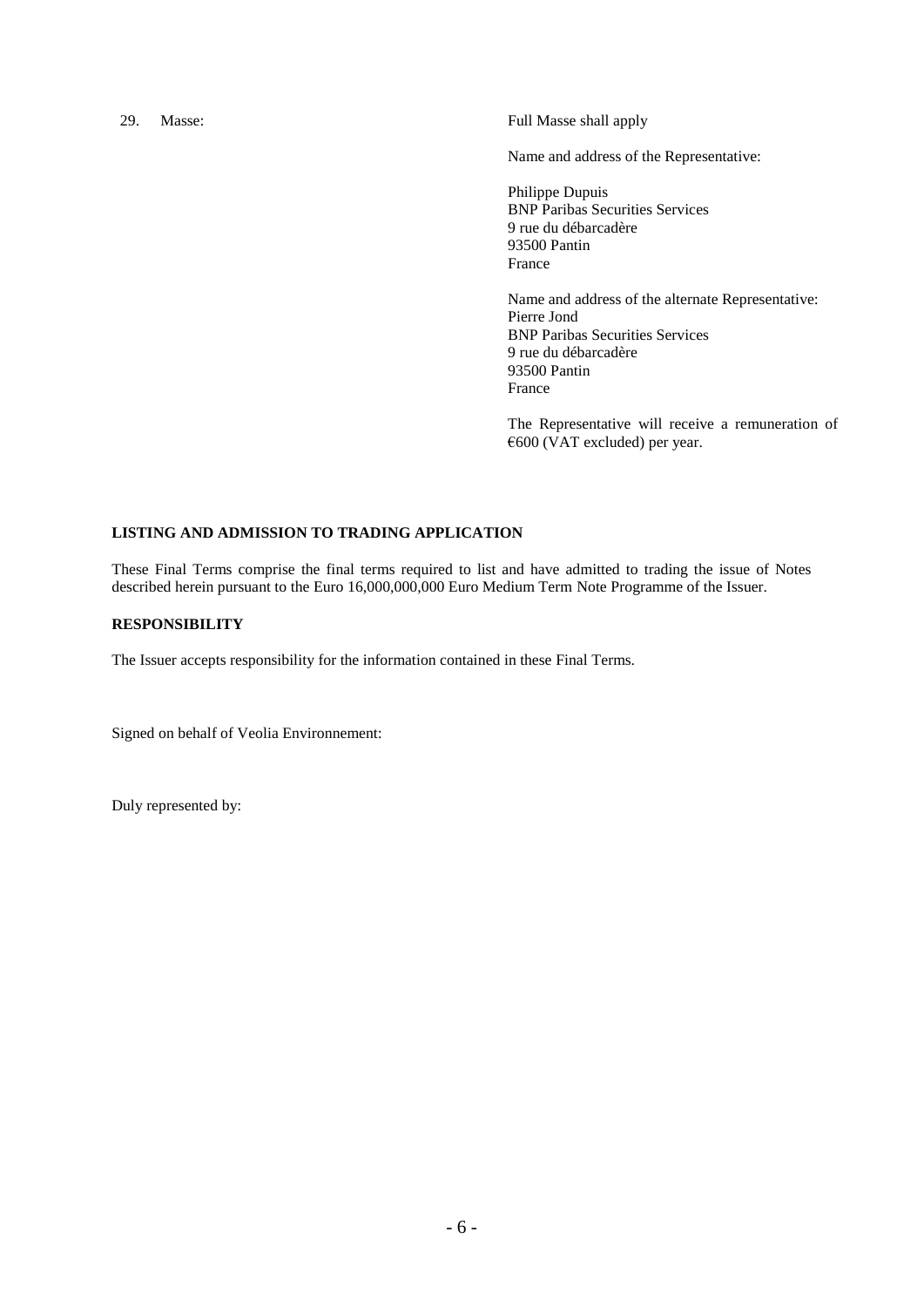## **PART B OTHER INFORMATION**

#### 1. **Listing**

- (i) Listing and admission to trading: Application has been made by the Issuer (or on its behalf) for the Notes to be listed and admitted to trading on Euronext Paris with effect from 9 April 2015.
- (ii) Estimate of total expenses related to admission to trading: €8,100

### 2. **Ratings**

The Notes to be issued are expected to be rated:

S&P: BBB with negative outlook

Moody's: Baa1 with stable outlook

Each of Standard and Poor's Credit Market Services France, S.A.S. ("**S&P**") and Moody's Investors Services Ltd ("**Moody's**") is established in the European Union and registered under Regulation (EC) No 1060/2009 (the "**CRA Regulation**") as amended by Regulation (EU) No. 513/2011. As such, each of S&P and Moody's is included in the list of credit rating agencies published by the European Securities and Markets Authority on its website [\(www.esma.europa.eu.eu/page/List-registered-and](http://www.esma.europa.eu.eu/page/List-registered-and-certified-CRAs)[certified-CRAs\)](http://www.esma.europa.eu.eu/page/List-registered-and-certified-CRAs) in accordance with the CRA Regulation.

#### 3. **Interests of natural and legal persons involved in the Issue offer**

So far as the Issuer is aware, no person involved in the offer of the Notes has an interest material to the offer.

### 4. **Third party information and statement by experts and declarations of any interest**

Not Applicable.

## 5. **Fixed Rate Notes Only - Yield**

Indication of yield: 1.59 per cent.

The yield is calculated at the Issue Date on the basis of the Issue Price. It is not an indication of future yield.

#### 6. **Floating Rate Notes only - Historic Interest Rates**

Not Applicable.

## 7. **Inflation-Linked Notes only—Performance of index, Explanation of effect on value of investment and Associated Risks and Other Information**

Not Applicable.

#### 8. **Placing and Underwriting**

Name and address of the co-Not Applicableordinator(s) of the global offer and of single parts of the offer and, to the extend known to the issuer or to the offeror, of the placers in the various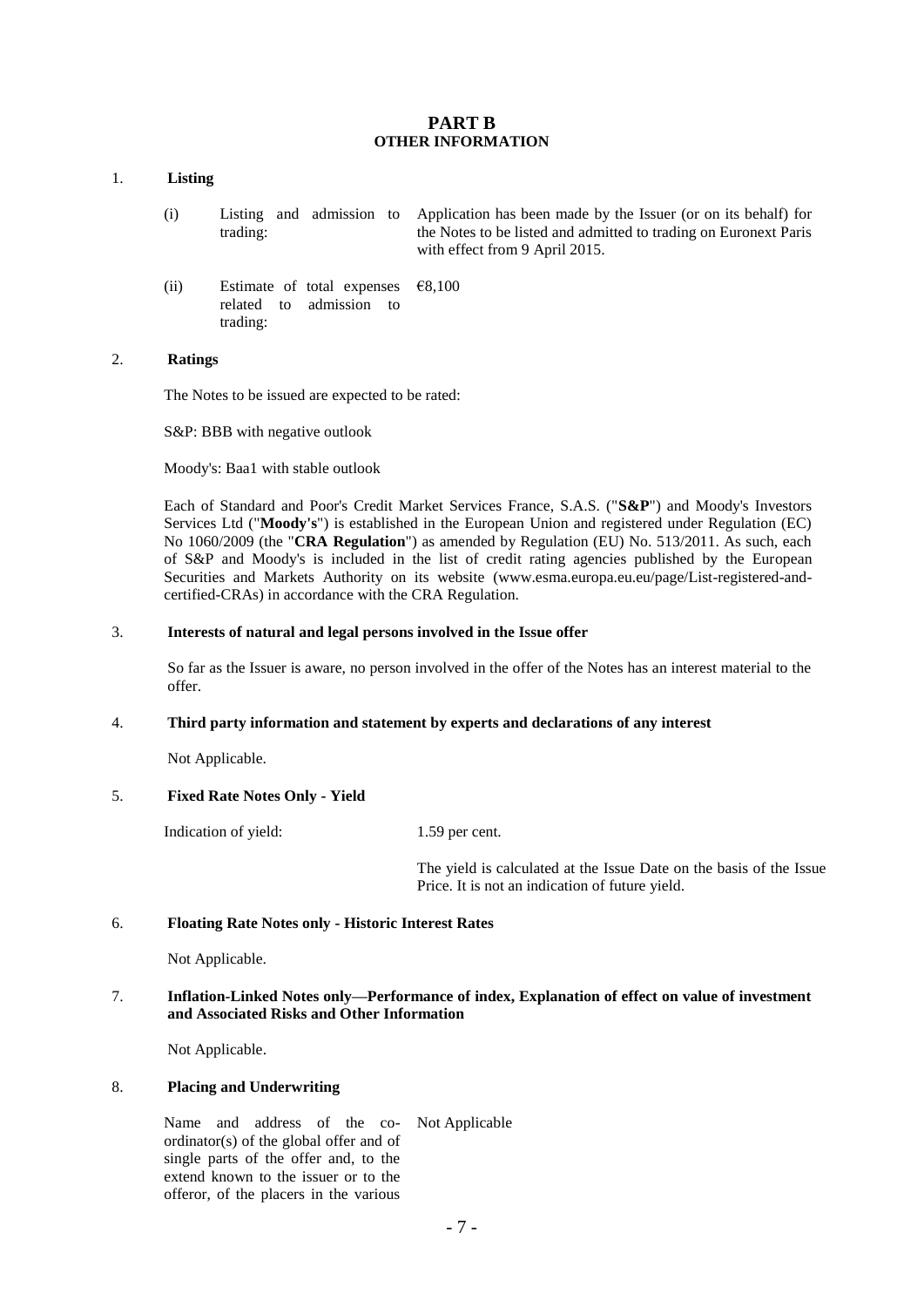countries where the offer takes place:

|     | Name and address of any paying Not Applicable<br>agents and depository agents in each<br>country                                           |                                                                                                                                                                                                                                                                                             |                                                                                                                           |  |  |
|-----|--------------------------------------------------------------------------------------------------------------------------------------------|---------------------------------------------------------------------------------------------------------------------------------------------------------------------------------------------------------------------------------------------------------------------------------------------|---------------------------------------------------------------------------------------------------------------------------|--|--|
|     |                                                                                                                                            | Entities agreeing to underwrite the<br>issue on a firm commitment basis,<br>and entities agreeing to place the<br>issue without a firm commitment or<br>under "best efforts"<br>agreements.<br>Where not all<br>of the issue is<br>underwritten, a statement of the<br>portion not covered: | Not Applicable                                                                                                            |  |  |
| 9.  | <b>Operational Information</b>                                                                                                             |                                                                                                                                                                                                                                                                                             |                                                                                                                           |  |  |
|     | <b>ISIN Code:</b>                                                                                                                          |                                                                                                                                                                                                                                                                                             | FR0012663169                                                                                                              |  |  |
|     |                                                                                                                                            | Common Code:                                                                                                                                                                                                                                                                                | 121540835                                                                                                                 |  |  |
|     |                                                                                                                                            | Depositaries:                                                                                                                                                                                                                                                                               |                                                                                                                           |  |  |
|     | (i)                                                                                                                                        | Euroclear France to act as<br>Central Depositary:                                                                                                                                                                                                                                           | Yes                                                                                                                       |  |  |
|     | (ii)                                                                                                                                       | depositary<br>for<br>Common<br>Euroclear and Clearstream<br>Luxembourg:                                                                                                                                                                                                                     | N <sub>o</sub>                                                                                                            |  |  |
|     | Any clearing system(s) other than<br>Euroclear<br>and<br>Clearstream,<br>and<br>the<br>Luxembourg<br>relevant<br>identification number(s): |                                                                                                                                                                                                                                                                                             | Not Applicable                                                                                                            |  |  |
|     | Delivery:                                                                                                                                  |                                                                                                                                                                                                                                                                                             | Delivery against payment                                                                                                  |  |  |
|     | Names and addresses of initial Paying<br>$Agent(s)$ :                                                                                      |                                                                                                                                                                                                                                                                                             | <b>BNP Paribas Securities Services</b><br>Les Grands Moulins de Pantin<br>9, rue du Débarcadère<br>93500 Pantin<br>France |  |  |
|     | Names and addresses of additional<br>Paying Agent(s) (if any):                                                                             |                                                                                                                                                                                                                                                                                             | Not Applicable                                                                                                            |  |  |
|     | The aggregate principal amount of<br>Notes issued has been translated into<br>Euro at the rate of [ $\bullet$ ] producing a<br>sum of:     |                                                                                                                                                                                                                                                                                             | Not Applicable                                                                                                            |  |  |
| 10. |                                                                                                                                            | <b>Distribution</b>                                                                                                                                                                                                                                                                         |                                                                                                                           |  |  |
|     | (i)                                                                                                                                        | Method of distribution                                                                                                                                                                                                                                                                      | Syndicated                                                                                                                |  |  |
|     | (ii)                                                                                                                                       | syndicated,<br>of<br>If<br>names<br>Managers:                                                                                                                                                                                                                                               | Deutsche Bank AG, London Branch<br>Merrill Lynch International<br><b>Natixis</b><br>Société Générale                      |  |  |